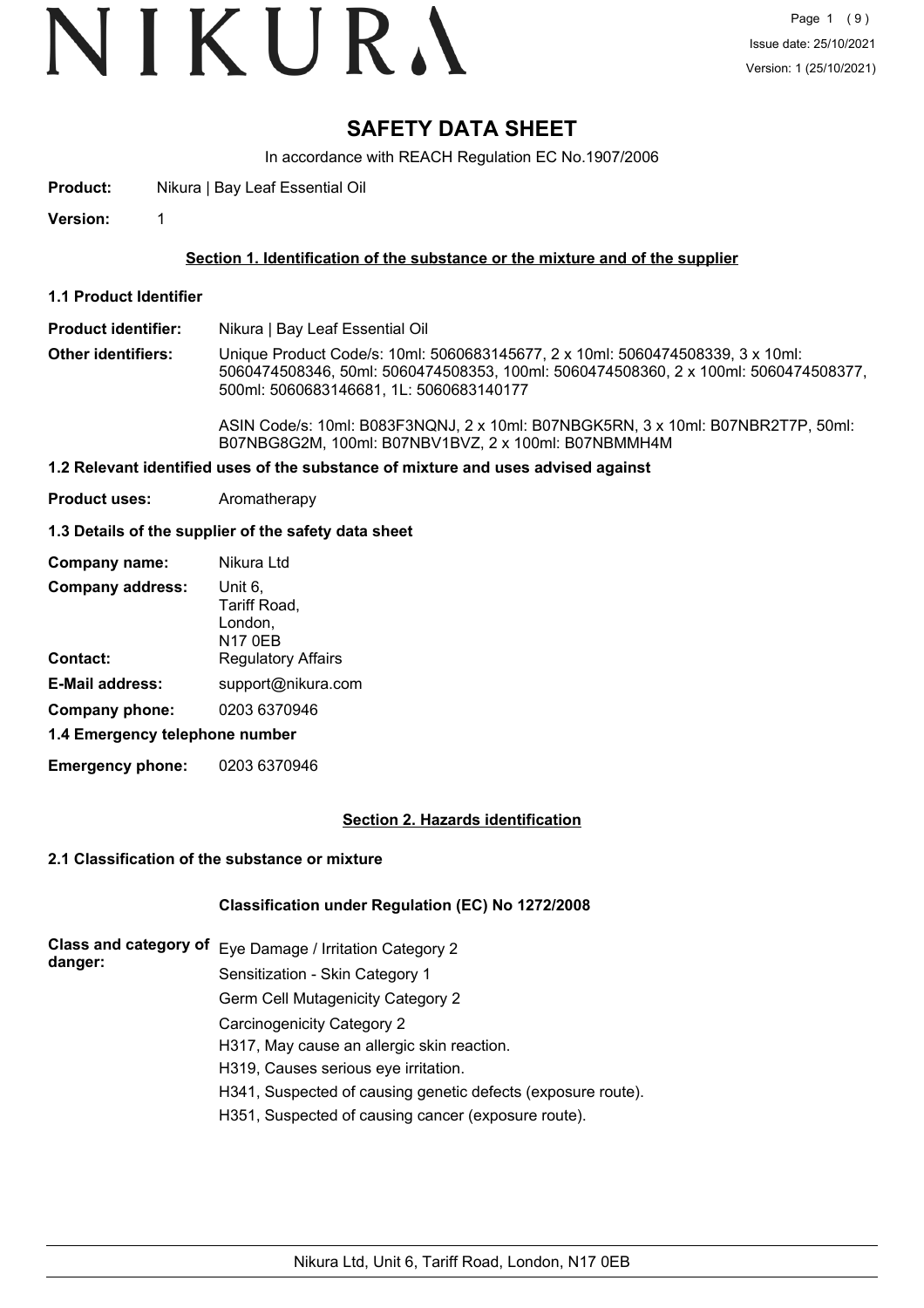# **SAFETY DATA SHEET**

In accordance with REACH Regulation EC No.1907/2006

**Product:** Nikura | Bay Leaf Essential Oil

**Version:** 1

**2.2 Label elements**

|                                     | Classification under Regulation (EC) No 1272/2008                                                                                                                                                                                                                                                                                                                                                                                                                                                                                                                                                                                                                                                                                                                                                                                                                                                                                                                                  |
|-------------------------------------|------------------------------------------------------------------------------------------------------------------------------------------------------------------------------------------------------------------------------------------------------------------------------------------------------------------------------------------------------------------------------------------------------------------------------------------------------------------------------------------------------------------------------------------------------------------------------------------------------------------------------------------------------------------------------------------------------------------------------------------------------------------------------------------------------------------------------------------------------------------------------------------------------------------------------------------------------------------------------------|
| Signal word:                        | Warning                                                                                                                                                                                                                                                                                                                                                                                                                                                                                                                                                                                                                                                                                                                                                                                                                                                                                                                                                                            |
| <b>Hazard statements:</b>           | H317, May cause an allergic skin reaction.<br>H319, Causes serious eye irritation.<br>H341, Suspected of causing genetic defects (exposure route).<br>H351, Suspected of causing cancer (exposure route).                                                                                                                                                                                                                                                                                                                                                                                                                                                                                                                                                                                                                                                                                                                                                                          |
| M factor:                           | None                                                                                                                                                                                                                                                                                                                                                                                                                                                                                                                                                                                                                                                                                                                                                                                                                                                                                                                                                                               |
| <b>Supplemental</b><br>Information: | None                                                                                                                                                                                                                                                                                                                                                                                                                                                                                                                                                                                                                                                                                                                                                                                                                                                                                                                                                                               |
| <b>Precautionary</b><br>statements: | P261, Avoid breathing vapour or dust.<br>P264, Wash hands and other contacted skin thoroughly after handling.<br>P272, Contaminated work clothing should not be allowed out of the workplace.<br>P280, Wear protective gloves/eye protection/face protection.<br>P302/352, IF ON SKIN: Wash with plenty of soap and water.<br>P305/351/338, IF IN EYES: Rinse cautiously with water for several minutes. Remove contact<br>lenses, if present and easy to do. Continue rinsing.<br>P308/313, IF exposed or concerned: Get medical advice/attention.<br>P333/313, If skin irritation or rash occurs: Get medical advice/attention.<br>P337/313, If eye irritation persists: Get medical advice/attention.<br>P363, Wash contaminated clothing before reuse.<br>P405, Store locked up.<br>P501, Dispose of contents/container to approved disposal site, in accordance with local<br>regulations.<br>P202, Do not handle until all safety precautions have been read and understood. |
| Pictograms:                         |                                                                                                                                                                                                                                                                                                                                                                                                                                                                                                                                                                                                                                                                                                                                                                                                                                                                                                                                                                                    |
| 2.3 Other hazards                   |                                                                                                                                                                                                                                                                                                                                                                                                                                                                                                                                                                                                                                                                                                                                                                                                                                                                                                                                                                                    |
| Other hazards:                      | None                                                                                                                                                                                                                                                                                                                                                                                                                                                                                                                                                                                                                                                                                                                                                                                                                                                                                                                                                                               |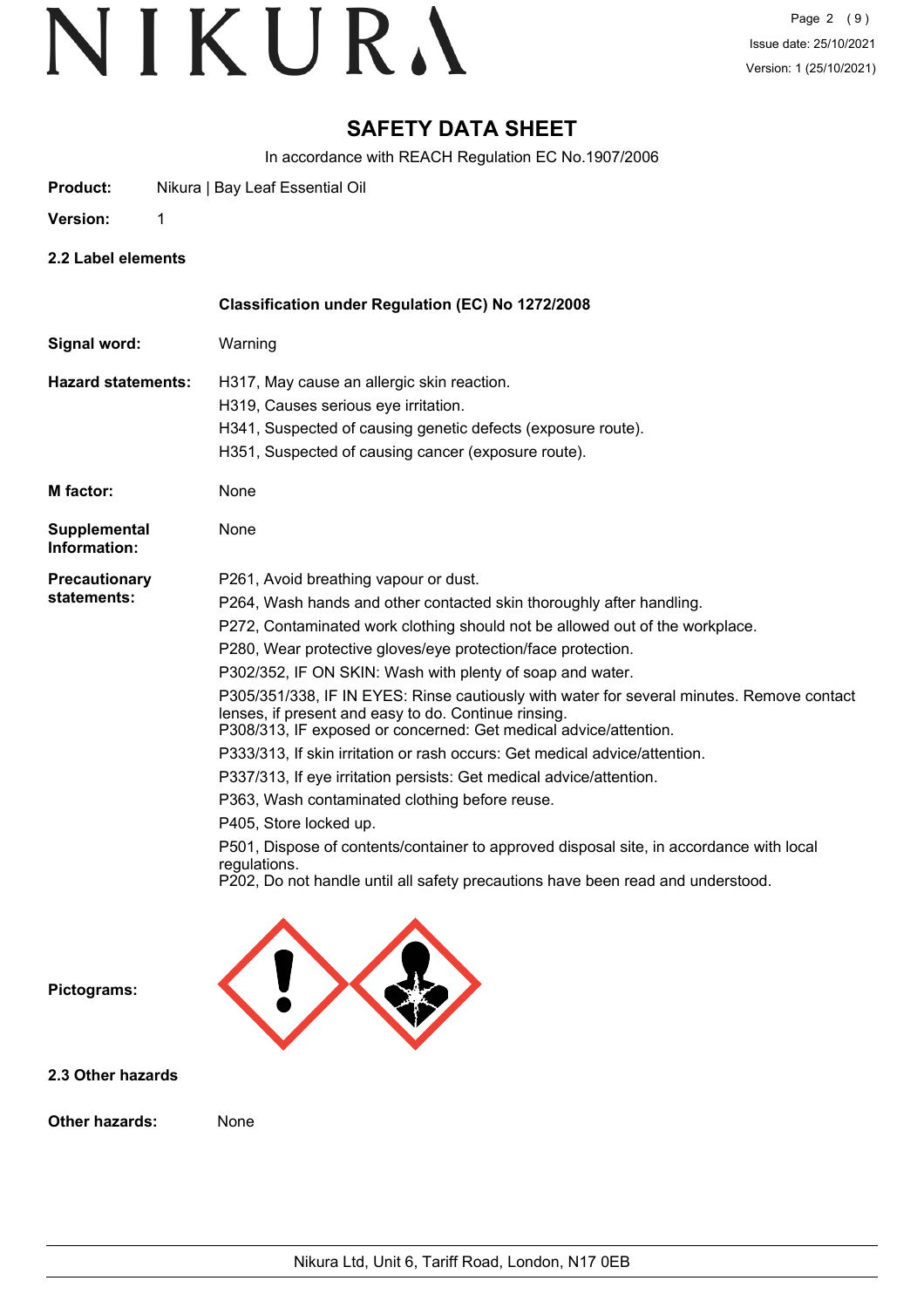# **SAFETY DATA SHEET**

In accordance with REACH Regulation EC No.1907/2006

**Product:** Nikura | Bay Leaf Essential Oil

**Version:** 1

# **Section 3. Composition / information on ingredients**

#### **3.1 Substances**

**Product identifier:** Nikura | Bay Leaf Essential Oil

## **Contains:**

| <b>Name</b>          | CAS         | ЕC        | <b>REACH Registration</b><br>No. | %      | <b>Classification for</b><br>(CLP) 1272/2008                                                                                 |
|----------------------|-------------|-----------|----------------------------------|--------|------------------------------------------------------------------------------------------------------------------------------|
| Eugenol              | 97-53-0     | 202-589-1 |                                  | 73.00% | Eye Irrit. 2-Skin Sens.<br>1B:H317-H319.-                                                                                    |
| 4-Allylphenol        | 501-92-8    |           |                                  | 12.00% | Acute Tox. 4-Skin<br>Sens. 1B-Muta. 2-Carc.<br>2:H302-H317-H341-<br>IH351.-                                                  |
| Eugenyl methyl ether | $ 93-15-2 $ | 202-223-0 |                                  | 2.40%  | Acute Tox. 4-Muta. 2-l<br>Carc. 2;H302-H341-<br>H351.-                                                                       |
| ILinalool            | 78-70-6     | 201-134-4 |                                  | 2.40%  | Skin Irrit. 2-Eye Irrit. 2-<br>Skin Sens. 1B;H315-<br>lH317-H319.-                                                           |
| beta-Caryophyllene   | 87-44-5     | 201-746-1 |                                  | 1.80%  | Skin Sens. 1B-Asp. Tox<br>1-Aquatic Chronic 4;<br>lH304-H317-H413.-                                                          |
| <b>Estragole</b>     | 140-67-0    | 205-427-8 |                                  | 1.20%  | Acute Tox. 4-Skin Irrit.<br>2-Skin Sens. 1B-Muta.<br>2-Carc. 2-Aquatic<br>Chronic 3;H302-H315-<br>lH317-H341-H351-<br>H412.- |

# **Section 4. First-aid measures**

### **4.1 Description of first aid measures**

| Inhalation:    | Remove from exposure site to fresh air, keep at rest, and obtain medical attention.                                                 |
|----------------|-------------------------------------------------------------------------------------------------------------------------------------|
| Eye exposure:  | IF IN EYES: Rinse cautiously with water for several minutes. Remove contact lenses, if present<br>and easy to do. Continue rinsing. |
| Skin exposure: | IF ON SKIN: Wash with plenty of soap and water.                                                                                     |
| Ingestion:     | Rinse mouth with water and obtain medical attention.                                                                                |

# **4.2 Most important symptoms and effects, both acute and delayed**

May cause an allergic skin reaction.

Causes serious eye irritation.

Suspected of causing genetic defects (exposure route).

Suspected of causing cancer (exposure route).

# **4.3 Indication of any immediate medical attention and special treatment needed**

None expected, see Section 4.1 for further information.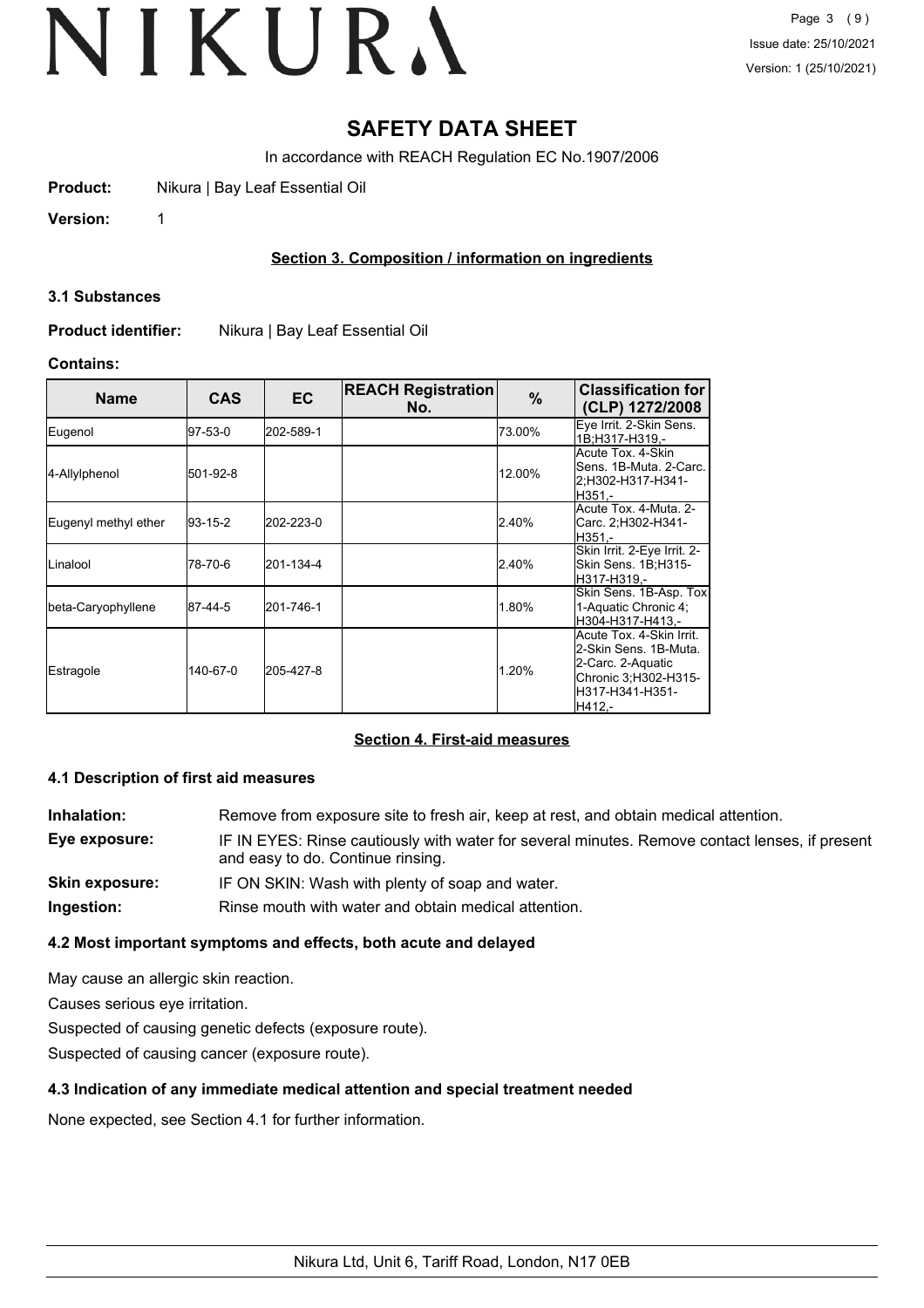# VIKURA

# **SAFETY DATA SHEET**

In accordance with REACH Regulation EC No.1907/2006

**Product:** Nikura | Bay Leaf Essential Oil

**Version:** 1

## **SECTION 5: Firefighting measures**

#### **5.1 Extinguishing media**

Suitable media: Carbon dioxide, Dry chemical, Foam.

#### **5.2 Special hazards arising from the substance or mixture**

In case of fire, may be liberated: Carbon monoxide, Unidentified organic compounds.

#### **5.3 Advice for fire fighters:**

In case of insufficient ventilation, wear suitable respiratory equipment.

#### **Section 6. Accidental release measures**

#### **6.1 Personal precautions, protective equipment and emergency procedures:**

Avoid inhalation. Avoid contact with skin and eyes. See protective measures under Section 7 and 8.

#### **6.2 Environmental precautions:**

Keep away from drains, surface and ground water, and soil.

#### **6.3 Methods and material for containment and cleaning up:**

Remove ignition sources. Provide adequate ventilation. Avoid excessive inhalation of vapours. Contain spillage immediately by use of sand or inert powder. Dispose of according to local regulations.

#### **6.4 Reference to other sections:**

Also refer to sections 8 and 13.

#### **Section 7. Handling and storage**

#### **7.1 Precautions for safe handling:**

Keep away from heat, sparks, open flames and hot surfaces. - No smoking. Use personal protective equipment as required. Use in accordance with good manufacturing and industrial hygiene practices. Use in areas with adequate ventilation Do not eat, drink or smoke when using this product.

#### **7.2 Conditions for safe storage, including any incompatibilities:**

Store in a well-ventilated place. Keep container tightly closed. Keep cool. Ground/bond container and receiving equipment. Use explosion-proof electrical, ventilating and lighting equipment. Use only non-sparking tools. Take precautionary measures against static discharge.

## **7.3 Specific end use(s):**

Aromatherapy: Use in accordance with good manufacturing and industrial hygiene practices.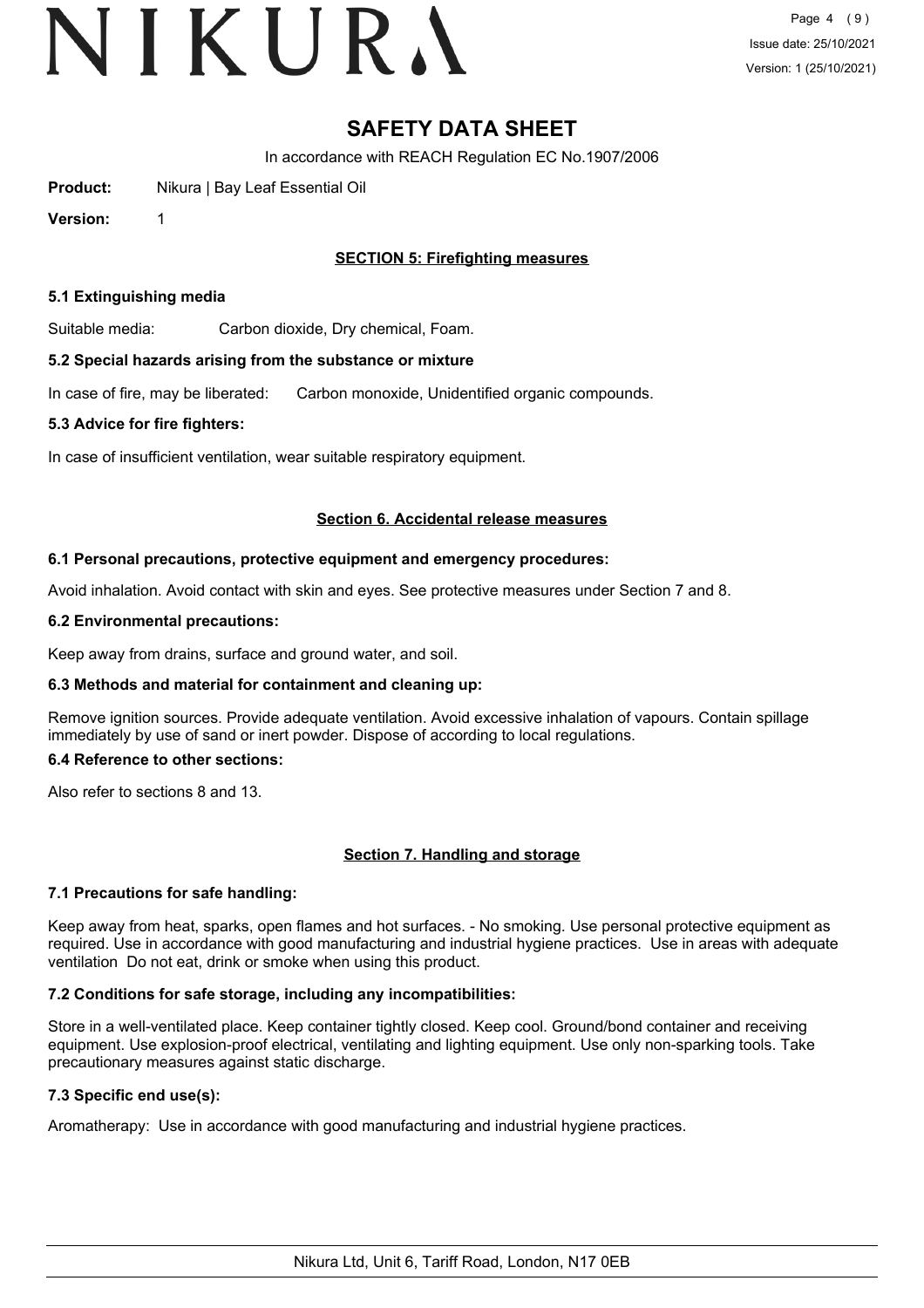# VIKURA

# **SAFETY DATA SHEET**

In accordance with REACH Regulation EC No.1907/2006

**Product:** Nikura | Bay Leaf Essential Oil

**Version:** 1

## **Section 8. Exposure controls/personal protection**

### **8.1 Control parameters**

Workplace exposure limits: Not Applicable

# **8.2 Exposure Controls**

## **Eye / Skin Protection**

Wear protective gloves/eye protection/face protection

## **Respiratory Protection**

Under normal conditions of use and where adequate ventilation is available to prevent build up of excessive vapour, this material should not require special engineering controls. However, in conditions of high or prolonged use, or high temperature or other conditions which increase exposure, the following engineering controls can be used to minimise exposure to personnel: a) Increase ventilation of the area with local exhaust ventilation. b) Personnel can use an approved, appropriately fitted respirator with organic vapour cartridge or canisters and particulate filters. c) Use closed systems for transferring and processing this material.

Also refer to Sections 2 and 7.

# **Section 9. Physical and chemical properties**

#### **9.1 Information on basic physical and chemical properties**

| Appearance:                                   | Clear yellow to brownish liquid.             |
|-----------------------------------------------|----------------------------------------------|
| Odour:                                        | Spicy, pungent eugenol-like odour.           |
| <b>Odour threshold:</b>                       | Not determined                               |
| pH:                                           | Not determined                               |
| Melting point / freezing point:               | Not determined                               |
| Initial boiling point / range:                | Not determined                               |
| Flash point:                                  | $>93$ °C                                     |
| <b>Evaporation rate:</b>                      | Not determined                               |
| Flammability (solid, gas):                    | Not determined                               |
| Upper/lower flammability or explosive limits: | Product does not present an explosion hazard |
| Vapour pressure:                              | Not determined                               |
| Vapour density:                               | Not determined                               |
| <b>Relative density:</b>                      | $0.9500 - 0.9900$                            |
| Solubility(ies):                              | Not determined                               |
| Partition coefficient: n-octanol/water:       | Not determined                               |
| Auto-ignition temperature:                    | Not determined                               |
| <b>Decomposition temperature:</b>             | Not determined                               |
| <b>Viscosity:</b>                             | Not determined                               |
| <b>Explosive properties:</b>                  | Not expected                                 |
| <b>Oxidising properties:</b>                  | Not expected                                 |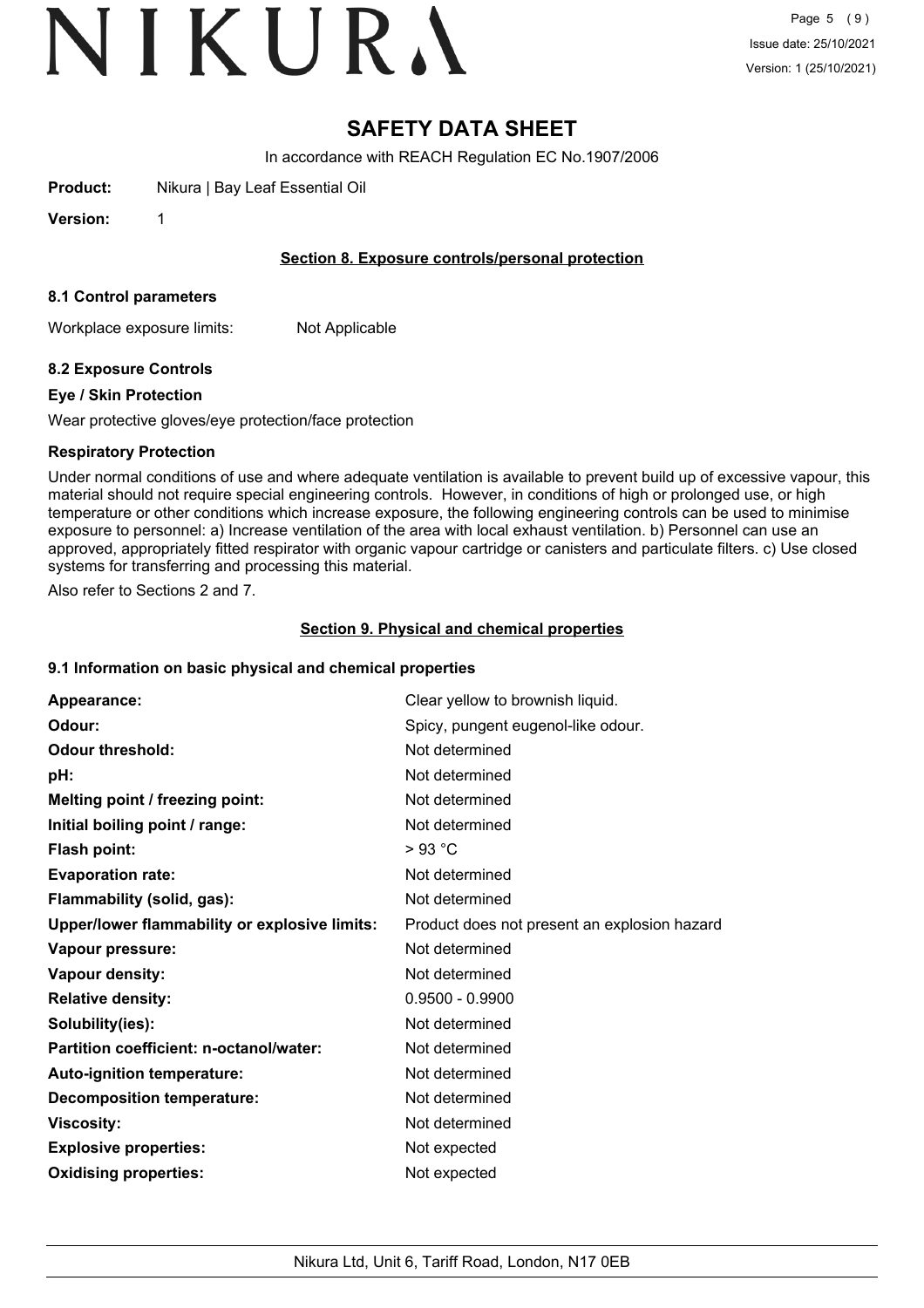# **SAFETY DATA SHEET**

In accordance with REACH Regulation EC No.1907/2006

**Product:** Nikura | Bay Leaf Essential Oil

**Version:** 1

**9.2 Other information:** None available

# **Section 10. Stability and reactivity**

## **10.1 Reactivity:**

Presents no significant reactivity hazard, by itself or in contact with water.

## **10.2 Chemical stability:**

Good stability under normal storage conditions.

# **10.3 Possibility of hazardous reactions:**

Not expected under normal conditions of use.

### **10.4 Conditions to avoid:**

Avoid extreme heat.

## **10.5 Incompatible materials:**

Avoid contact with strong acids, alkalis or oxidising agents.

#### **10.6 Hazardous decomposition products:**

Not expected.

# **Section 11. Toxicological information**

#### **11.1 Information on toxicological effects**

| <b>Acute Toxicity:</b>                    | Based on available data the classification criteria are not met. |
|-------------------------------------------|------------------------------------------------------------------|
| <b>Acute Toxicity Oral</b>                | 2335                                                             |
| <b>Acute Toxicity Dermal</b>              | Not Applicable                                                   |
| <b>Acute Toxicity Inhalation</b>          | Not Available                                                    |
| <b>Skin corrosion/irritation:</b>         | Based on available data the classification criteria are not met. |
| Serious eye damage/irritation:            | Eye Damage / Irritation Category 2                               |
| <b>Respiratory or skin sensitisation:</b> | Sensitization - Skin Category 1                                  |
| Germ cell mutagenicity:                   | Germ Cell Mutagenicity Category 2                                |
| Carcinogenicity:                          | Carcinogenicity Category 2                                       |
| <b>Reproductive toxicity:</b>             | Based on available data the classification criteria are not met. |
| <b>STOT-single exposure:</b>              | Based on available data the classification criteria are not met. |
| <b>STOT-repeated exposure:</b>            | Based on available data the classification criteria are not met. |
| <b>Aspiration hazard:</b>                 | Based on available data the classification criteria are not met. |

# **Information about hazardous ingredients in the mixture**

Not Applicable

Refer to Sections 2 and 3 for additional information.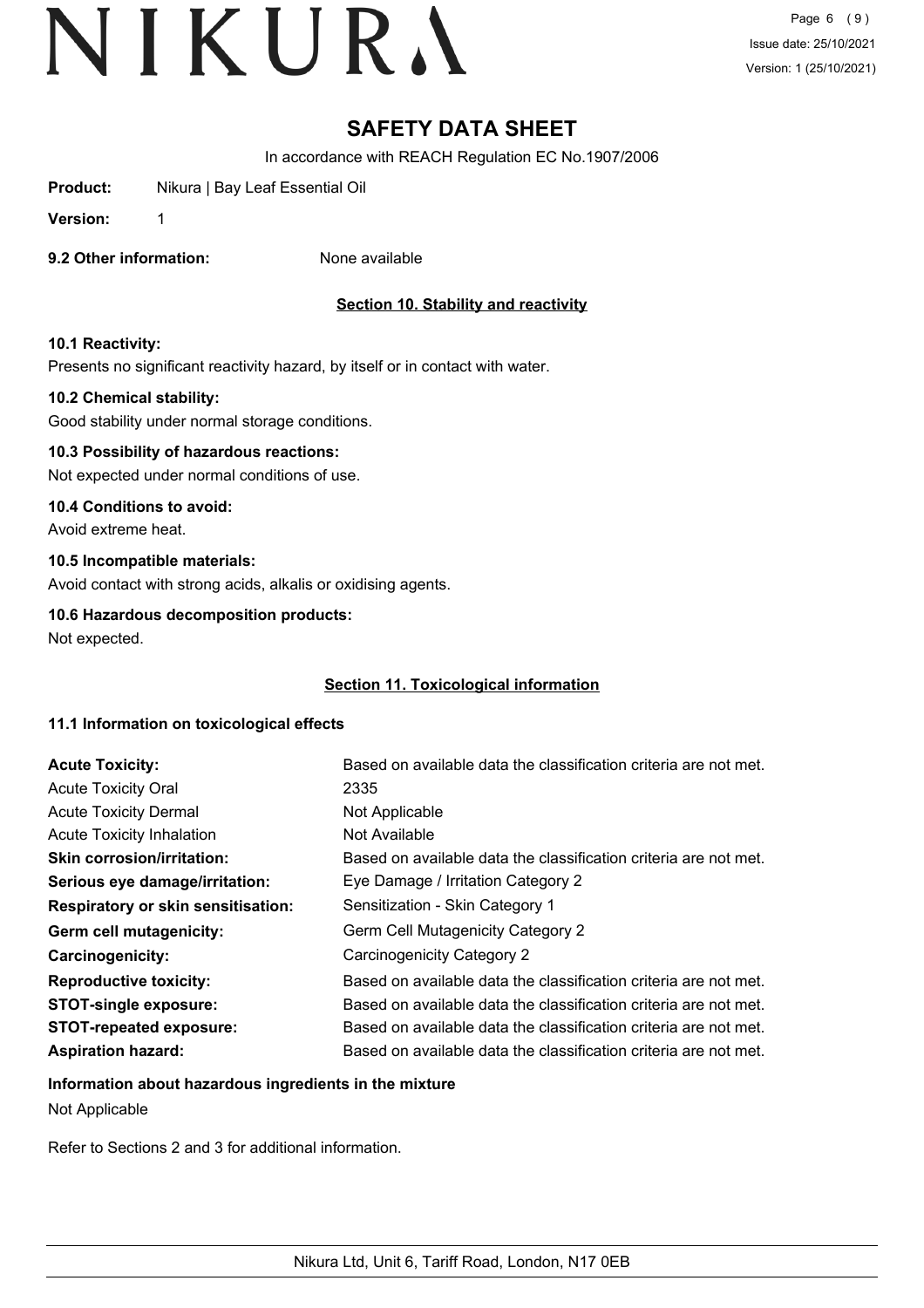# **SAFETY DATA SHEET**

In accordance with REACH Regulation EC No.1907/2006

**Product:** Nikura | Bay Leaf Essential Oil

**Version:** 1

## **Section 12. Ecological information**

| 12.1 Toxicity:                           | Not available |  |
|------------------------------------------|---------------|--|
| 12.2 Persistence and degradability:      | Not available |  |
| 12.3 Bioaccumulative potential:          | Not available |  |
| 12.4 Mobility in soil:                   | Not available |  |
| 12.5 Results of PBT and vPvB assessment: |               |  |

This substance does not meet the PBT/vPvB criteria of REACH, annex XIII.

**12.6 Other adverse effects:** Not available

#### **Section 13. Disposal considerations**

#### **13.1 Waste treatment methods:**

Dispose of in accordance with local regulations. Avoid disposing into drainage systems and into the environment. Empty containers should be taken to an approved waste handling site for recycling or disposal.

## **Section 14. Transport information**

| 14.1 UN number:                    | Not classified                              |
|------------------------------------|---------------------------------------------|
| 14.2 UN Proper Shipping Name:      | -                                           |
| 14.3 Transport hazard class(es):   | Not classified                              |
| <b>Sub Risk:</b>                   | Not classified                              |
| 14.4. Packing Group:               | Not classified                              |
| <b>14.5 Environmental hazards:</b> | Not environmentally hazardous for transport |
| 14.6 Special precautions for user: | None additional                             |
|                                    |                                             |

**14.7 Transport in bulk according to Annex II of MARPOL73/78 and the IBC Code:**

Not classified

#### **Section 15. Regulatory information**

# **15.1 Safety, health and environmental regulations/legislation specific for the substance or mixture** RIFM ID Number: 226-E2.29

**15.2 Chemical Safety Assessment**

A Chemical Safety Assessment has not been carried out for this product.

# **Section 16. Other information**

| <b>Concentration % Limits:</b>  | EDI 2=13.26% SS 1=1.37% MUT 2=8.33% CAR 2=8.33% |
|---------------------------------|-------------------------------------------------|
| <b>Total Fractional Values:</b> | EDI 2=7.54 SS 1=73.00 MUT 2=12.00 CAR 2=12.00   |
| Key to revisions:               |                                                 |
| Not applicable                  |                                                 |
| Key to abbreviations:           |                                                 |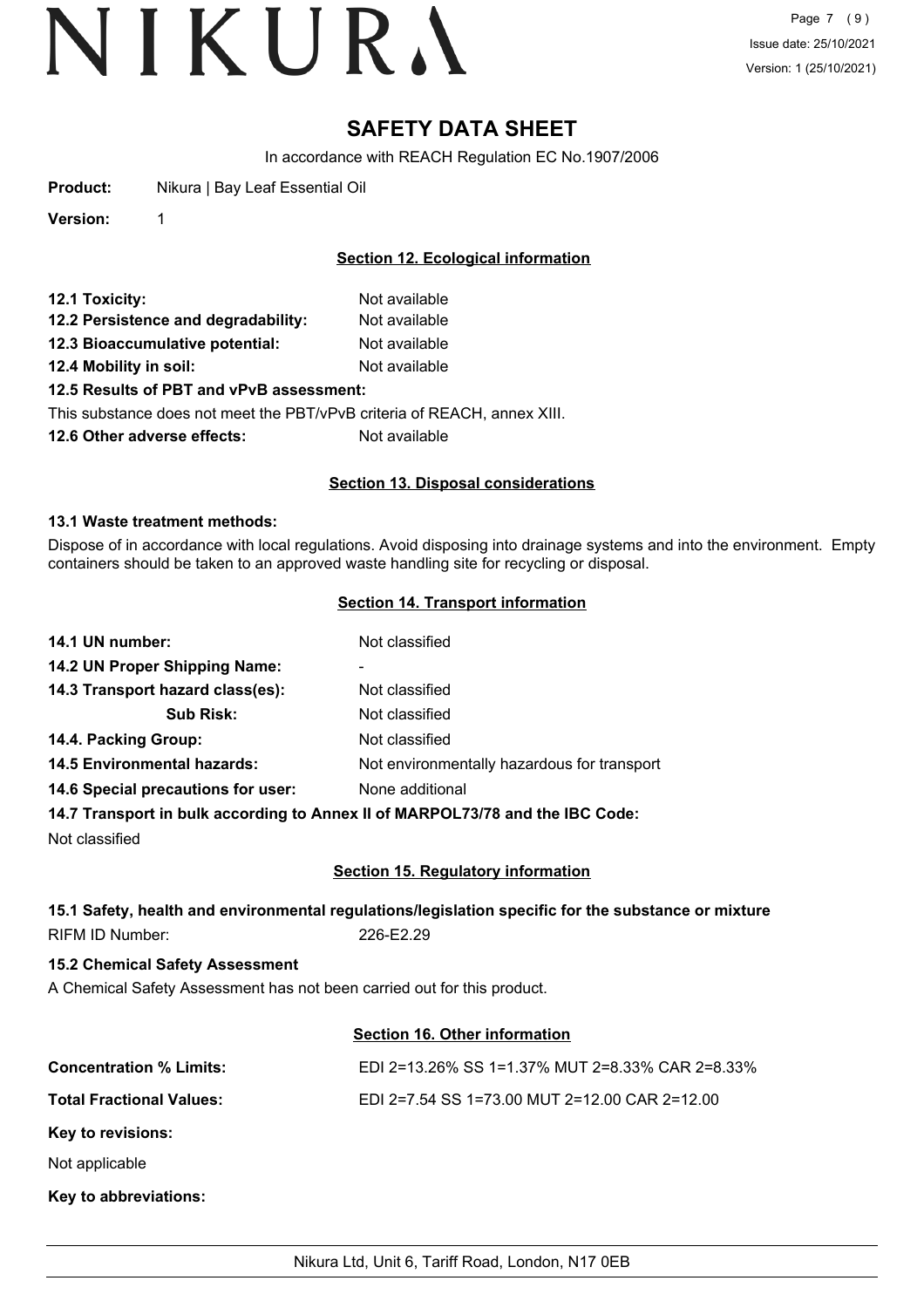# **SAFETY DATA SHEET**

In accordance with REACH Regulation EC No.1907/2006

**Product:** Nikura | Bay Leaf Essential Oil

#### **Version:** 1

| <b>Abbreviation</b> | <b>Meaning</b>                                                                                                                      |
|---------------------|-------------------------------------------------------------------------------------------------------------------------------------|
| Acute Tox. 4        | Acute Toxicity - Oral Category 4                                                                                                    |
| Aquatic Chronic 3   | Hazardous to the Aquatic Environment - Long-term Hazard Category 3                                                                  |
| Aquatic Chronic 4   | Hazardous to the Aquatic Environment - Long-term Hazard Category 4                                                                  |
| Asp. Tox 1          | Aspiration Hazard Category 1                                                                                                        |
| Carc. 2             | Carcinogenicity Category 2                                                                                                          |
| Eye Irrit. 2        | Eye Damage / Irritation Category 2                                                                                                  |
| H302                | Harmful if swallowed.                                                                                                               |
| H304                | May be fatal if swallowed and enters airways.                                                                                       |
| H315                | Causes skin irritation.                                                                                                             |
| H317                | May cause an allergic skin reaction.                                                                                                |
| H319                | Causes serious eye irritation.                                                                                                      |
| H341                | Suspected of causing genetic defects (exposure route).                                                                              |
| H351                | Suspected of causing cancer (exposure route).                                                                                       |
| H412                | Harmful to aquatic life with long lasting effects.                                                                                  |
| H413                | May cause long lasting harmful effects to aquatic life.                                                                             |
| Muta. 2             | <b>Germ Cell Mutagenicity Category 2</b>                                                                                            |
| P202                | Do not handle until all safety precautions have been read and understood.                                                           |
| P <sub>261</sub>    | Avoid breathing vapour or dust.                                                                                                     |
| P <sub>264</sub>    | Wash hands and other contacted skin thoroughly after handling.                                                                      |
| P270                | Do not eat, drink or smoke when using this product.                                                                                 |
| P272                | Contaminated work clothing should not be allowed out of the workplace.                                                              |
| P273                | Avoid release to the environment.                                                                                                   |
| P280                | Wear protective gloves/eye protection/face protection.                                                                              |
| P281                | Use personal protective equipment as required.                                                                                      |
| P301/310            | IF SWALLOWED: Immediately call a POISON CENTER or doctor/physician.                                                                 |
| P301/312            | IF SWALLOWED: call a POISON CENTER or doctor/physician if you feel unwell.                                                          |
| P302/352            | IF ON SKIN: Wash with plenty of soap and water.                                                                                     |
| P305/351/338        | IF IN EYES: Rinse cautiously with water for several minutes. Remove contact lenses, if present and easy to<br>do. Continue rinsing. |
| P308/313            | IF exposed or concerned: Get medical advice/attention.                                                                              |
| P330                | Rinse mouth.                                                                                                                        |
| P331                | Do not induce vomiting.                                                                                                             |
| P333/313            | If skin irritation or rash occurs: Get medical advice/attention.                                                                    |
| P337/313            | If eye irritation persists: Get medical advice/attention.                                                                           |
| P362                | Take off contaminated clothing and wash before reuse.                                                                               |
| P363                | Wash contaminated clothing before reuse.                                                                                            |
| P405                | Store locked up.                                                                                                                    |
| P501                | Dispose of contents/container to approved disposal site, in accordance with local regulations.                                      |
| Skin Irrit. 2       | Skin Corrosion / Irritation Category 2                                                                                              |
| Skin Sens. 1B       | Sensitization - Skin Category 1B                                                                                                    |

The information in this safety data sheet is to the best of our knowledge true and accurate but all data, instructions,